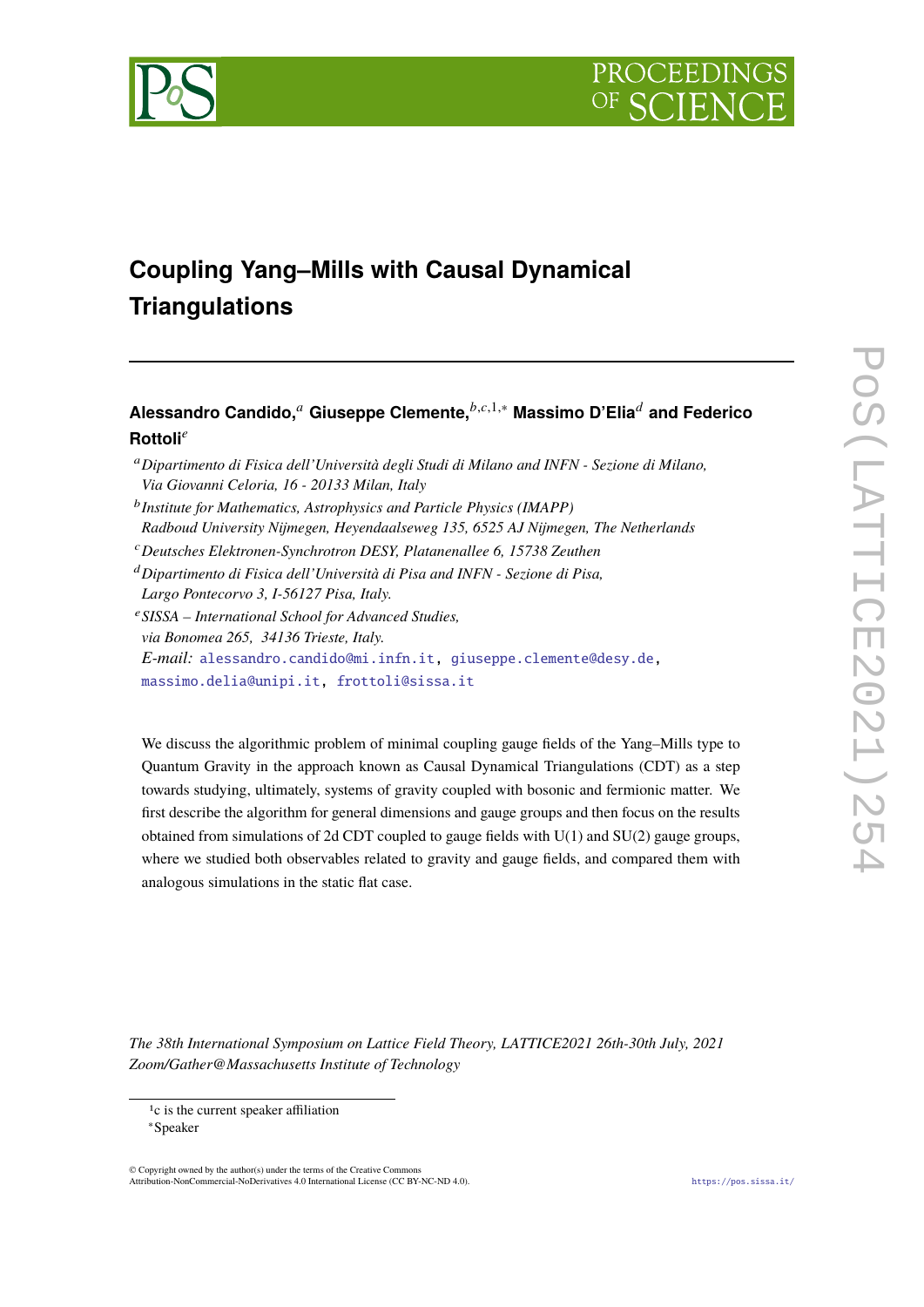#### **1. Introduction**

The asymptotic safety scenario, envisioned by Weinberg in the seventies [\[1\]](#page-10-0), is one of the possible solutions to the problem of building a self-consistent Quantum Theory of gravity. Grounded upon the Wilsonian approach to the renormalization group, its key idea provides the possibility to renormalize a theory around a non-perturbative (non-Gaussian) UV fixed point in the space of parameters. This scenario cannot be explored using standard perturbative techniques, which fail for gravity [\[2\]](#page-10-1), but must be investigated using non-perturbative techniques as functional renormalization group [\[3\]](#page-10-2) or path integral Monte Carlo methods. Our following discussion is specialized to the latter class, in particular to the approach known as Causal Dynamical Triangulations (CDT) [\[4–](#page-10-3)[7\]](#page-10-4), where the path integral is a sum over spacetime geometries approximated by simplicial manifolds in the so-called Regge formalism [\[8\]](#page-10-5). What distinguishes CDT from the earlier Euclidean Dynamical Triangulations approach is the presence of an additional condition of global hyperbolicity by means of a space-time foliation [\[9\]](#page-10-6), condition that allows to consistently perform a Wick rotation from the Lorentzian to the Euclidean signature and that seems crucial for the appearance of second-order lines in the phase diagram [\[10–](#page-10-7)[17\]](#page-11-0).

Beside pure-gauge gravity, it is worthwhile to investigate also the coupling of matter and gauge fields to CDT for at least two reasons: on one hand, it will provide a dictionary for matching numerical results with quantum cosmological phenomenology, on the other hand, investigating the existence and stability of the UV non-trivial fixed point under different combinations of matter and gauge fields is crucial to characterize all possible theories in the continuum.

In this proceeding, we briefly review the results obtained in [\[18\]](#page-11-1), where we discuss the coupling of either Abelian or non-Abelian gauge theories to CDT and show numerical results for the gauge groups  $U(1)$  and  $SU(2)$  $SU(2)$  $SU(2)$ . In Section 2 we describe the discretization of the action adopted; some details about the algorithmic implementation of the Monte Carlo simulation are discussed in Section [3,](#page-3-0) while in Section [4](#page-5-0) we present some numerical results. Finally, in Section [5](#page-9-0) we discuss the results and future developments.

#### <span id="page-1-0"></span>**2. Minimal coupling of Yang-Mills theories to CDT**

First of all, we briefly recall the continuum Yang-Mills action on a flat (Euclidean) space

<span id="page-1-1"></span>
$$
S_{\rm YM} = \frac{1}{4} \int_{\mathcal{M}} d^d x \ F^a_{\mu\nu} F^{a\mu\nu},\tag{1}
$$

where  $F_{\mu\nu}^a = \partial_\mu A_\nu^a - \partial_\nu A_\mu^a + gf^{abc} A_\mu^b A_\nu^c$ , and  $A_\mu = A_\mu^a T^a$ , with  $T^a$  the generators of the Lie algebra. The lattice discretization usually adopted for the theory in [\(1\)](#page-1-1) consists of associating gauge link variables  $U_{\mu}(n)$ , with values in the gauge group G, to each edge  $(\mathbf{n}, \mathbf{n} + \hat{\mu})$  of a flat hypercubic lattice; these can be interpreted as elementary parallel transporters linking adjacent sites. There is some freedom also in the choice of a specific discretization for the action, the simplest one being the so-called *plaquette* (or Wilson) action:

<span id="page-1-2"></span>
$$
S_{\rm YM} \equiv -\frac{2N}{g^2} \sum_{\square} \left[ \frac{1}{N} ReTr \Pi_{\square} - 1 \right],\tag{2}
$$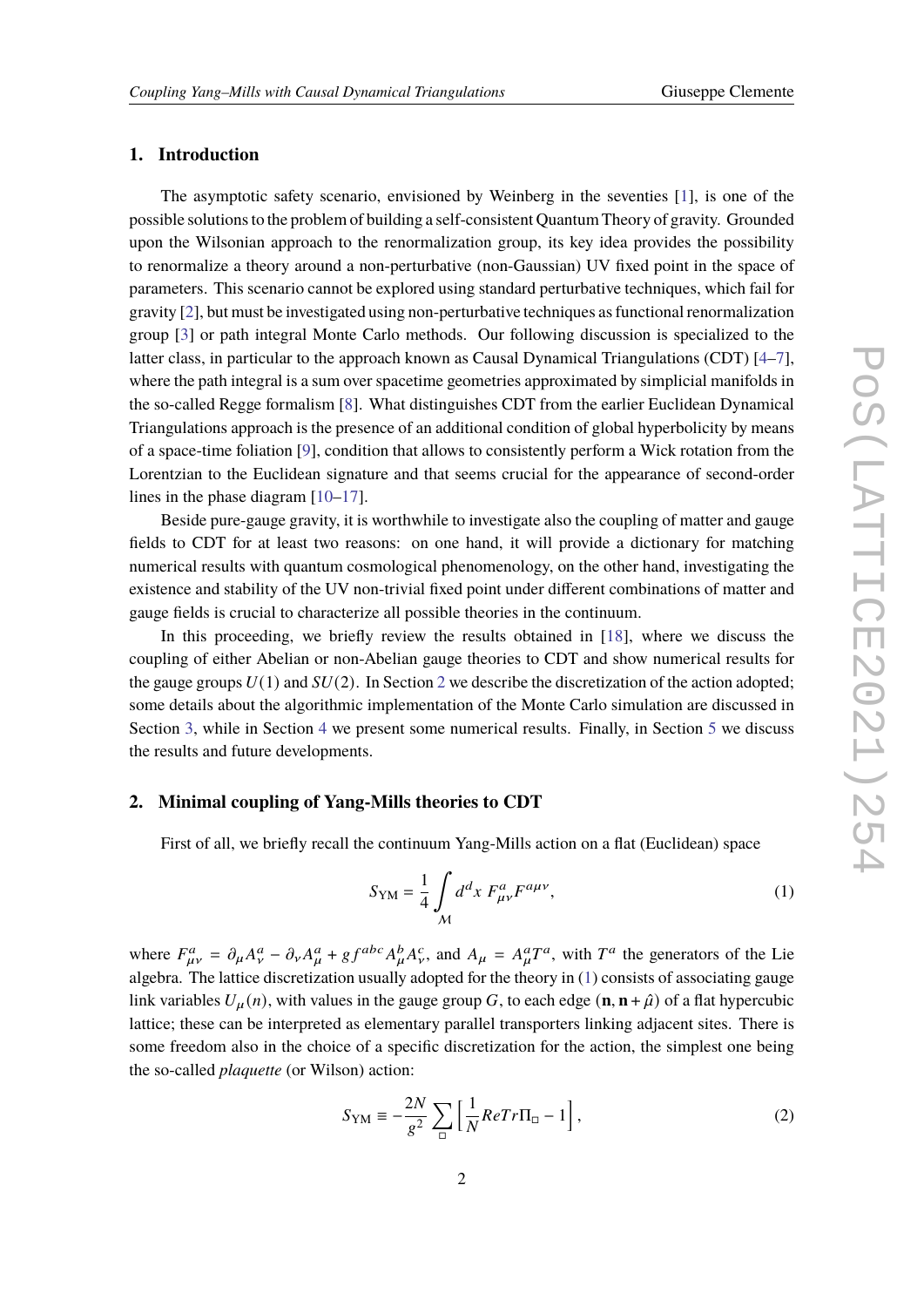<span id="page-2-0"></span>

**Figure 1:** Sketch of a plaquette on a section of a typical 2D CDT triangulation with vertices (red dots) causally organized in "foliae" with Euclidean time increasing vertically. For simplicity, we have considered a plaquette around a vertex with zero curvature, i.e.,  $n_b = 6$ , but, in principle, any number of links from 4 to  $\infty$  is allowed. Even if drawn differently, due to the representation on a plane, all triangles in this and the following figures should be considered equilateral. Taken from [\[18\]](#page-11-1).

where the sum extends over all possible plaquettes  $\Box$  and  $\Pi_{\Box}$  is the oriented product of link variables around  $\Box$ ; for the  $U(1)$  gauge theory, the factor  $2N/g^2$  is replaced by  $1/g^2$ .

In order to minimally couple the Yang-Mills theory to gravity, it is important to notice that the space of possible configurations for the composite system is not a simple product space, because the space of gauge field configurations depends on the underlying manifold on which it is defined. For a fixed manifold M, we abstractly denote by  $C_G(M)$  the space of all possible gauge field configurations on M. In terms of (causal) simplicial manifolds  $\mathcal T$  and gauge configurations  $\Phi \in C_G(\mathcal{T})$ , we can then formally express the Euclidean action for the composite gravity-gauge system as  $S[\mathcal{T}, \Phi] = S_{CDT}[\mathcal{T}] + S_{YM}[\mathcal{T}; \Phi]$ , where  $S_{CDT}$  is the pure-gravitational part of the action, while  $S_{YM}$  represents the minimally coupled action of the field  $\Phi$  in the backgroud  $\mathcal{T}$ . For the gravitational part, the discretization adopted in CDT is usually the Wick-rotated Regge action derived from the continuum Einstein-Hilbert action  $S_{EH} = \frac{1}{16\pi G} \int d^dx \sqrt{-\det(g_{\mu\nu})} (R-2\Lambda)$ , where  $\Lambda$  and  $G$  are the cosmological and Newton constants respectively and  $R$  is the scalar curvature. Regarding the gauge fields, as in the flat case, different discretization choices are possible; we opted for an analogue of the plaquette action [\(2\)](#page-1-2) with link variables associated to the edges of the graphs *dual* to triangulations (an example in the 2D case is shown in Figure [1\)](#page-2-0). For any dimension  $d$ , the form of the plaquette action over a triangulation  $\mathcal T$  can be written as follows

<span id="page-2-1"></span>
$$
S_{\rm YM}[\mathcal{T};\Phi] \equiv -\beta \sum_{b \in \mathcal{T}^{(d-2)}} \frac{1}{n_b} \Big[ \frac{1}{N} ReTr \Pi_b - 1 \Big],\tag{3}
$$

where the sum is over all  $(d-2)$ -simplexes of the triangulation  $\mathcal{T}^{(d-2)}$ ,  $\Pi_b$  is the oriented product of link variables around  $b$  (i.e., the plaquette) and  $n_b$  is the plaquette length, which, in turn, is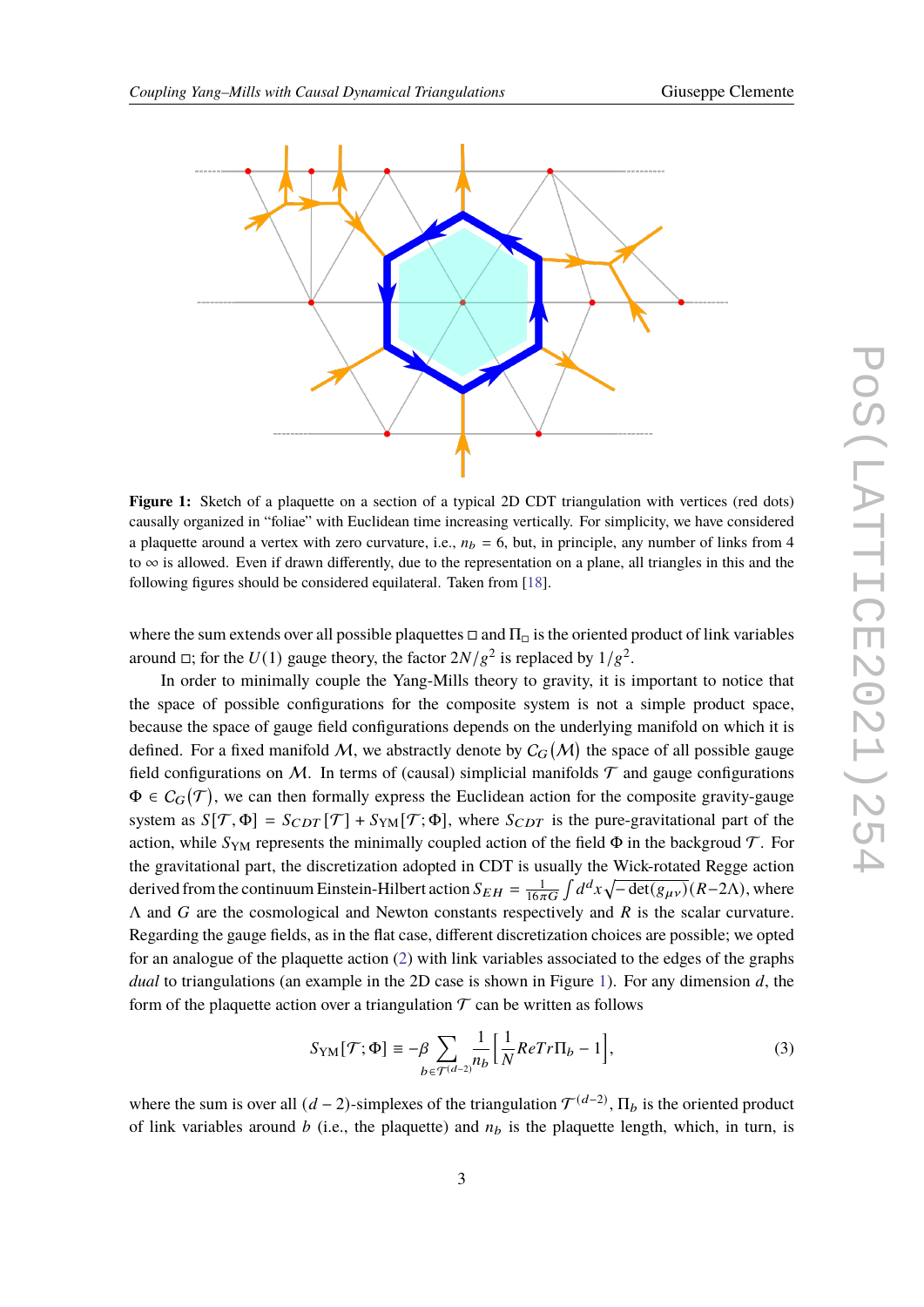proportional to the area inside the plaquette. Notice that  $\beta$  is proportional to  $1/g^2$  with a nonuniversal factor depending on the discretization and it would in general differ even in the flat case for square, hexagonal or kagome lattices. More details on the choice of the dual lattice instead of the direct one, and about the presence of the weight  $\frac{1}{n_b}$ , can be found in the original paper [\[18\]](#page-11-1).

#### <span id="page-3-0"></span>**3. Outline of the algorithm in 2D**

While the expression stated above are valid in any dimension, here we briefly describe the algorithmic setup by specializing the discussion to the 2D case.

The path-integral over configurations of the composite system can be computed by a Monte Carlo sampling of the discretized distributions  $\exp(-S_{\text{CDT}}^{(2D)} - S_{\text{YM}})$ , where the Yang-Mills action takes the form in eq. [\(3\)](#page-2-1), while the CDT action in two dimensions is simply [\[5\]](#page-10-8)

$$
S_{\text{CDT}}^{(2D)}[\mathcal{T}] = \lambda N_2[\mathcal{T}],\tag{4}
$$

where  $N_2[\mathcal{T}]$  is the number of triangles in the triangulation  $\mathcal{T}$  (i.e., the total volume), and  $\lambda$  is the only free parameter, which is related to the cosmological constant.

In pure gravity CDT, simulations proceed by Metropolis–Hastings steps [\[19,](#page-11-2) [20\]](#page-11-3) which locally change the triangulations by keeping the causal structure intact: the set of causal ergodic moves usually adopted in CDT are called *Alexander moves* [\[21,](#page-11-4) [22\]](#page-11-5). In two dimensions, these moves are the flip of a time-like link, denoted by (2, 2), and the creation (or destruction) of a vertex, denoted (2, 4) and (4, 2), where the notation follows the number of triangles involved before and after the move; these are depicted in figures [2](#page-4-0) and [3](#page-4-1) for the underlying triangulation (red dots and grey lines). In the composite gravity-gauge case, any change in the geometry  $\mathcal{T} \to \mathcal{T}'$  would also affect also the space of gauge configurations, in such a way that we need to define a map  $C_G(\mathcal{T}) \to C_G(\mathcal{T}')$ between spaces of possibly different numbers of dimensions. For example, in the  $(2, 4)$  move (or its inverse), shown in figure [3,](#page-4-1) a plaquette is created (or destroyed), and this fact reflects non-trivially on the detailed balance condition. Also the (2, 2) move, depicted in figure [2,](#page-4-0) contributes with a non-zero action variation because the  $\frac{1}{n_b}$  term in equation [\(3\)](#page-2-1) changes for all of the four plaquettes involved.

Of course, for moves changing the triangulation, the map  $C_G(\mathcal{T}) \to C_G(\mathcal{T}')$  can be chosen arbitrarily, but, for performance reasons, it is useful to keep the acceptance rate high enough by making only minimal local changes to the gauge fields. Another tool, that proves to be quite useful in the detailed balance analysis, is the freedom to gauge transform configurations within the same gauge orbit: this way, it is possible to *gauge fix* some link variables to the group identity, greatly simplifying the expressions involved, as shown in figures [2](#page-4-0) and [3.](#page-4-1)

Finally, one has also to guarantee ergodicity within the space of gauge field configurations  $\mathcal{C}_G(\mathcal{T})$  on a fixed triangulation  $\mathcal{T}.$  This can be done in analogy to standard Yang–Mills simulations, where one changes just the value of a link variable usually via heat-bath sampling as in figure [4,](#page-4-2) recalling that staples can have an arbitrary length in this case.

More details on the detailed balance analysis and the sampling strategy can be found in the appendix of [\[18\]](#page-11-1).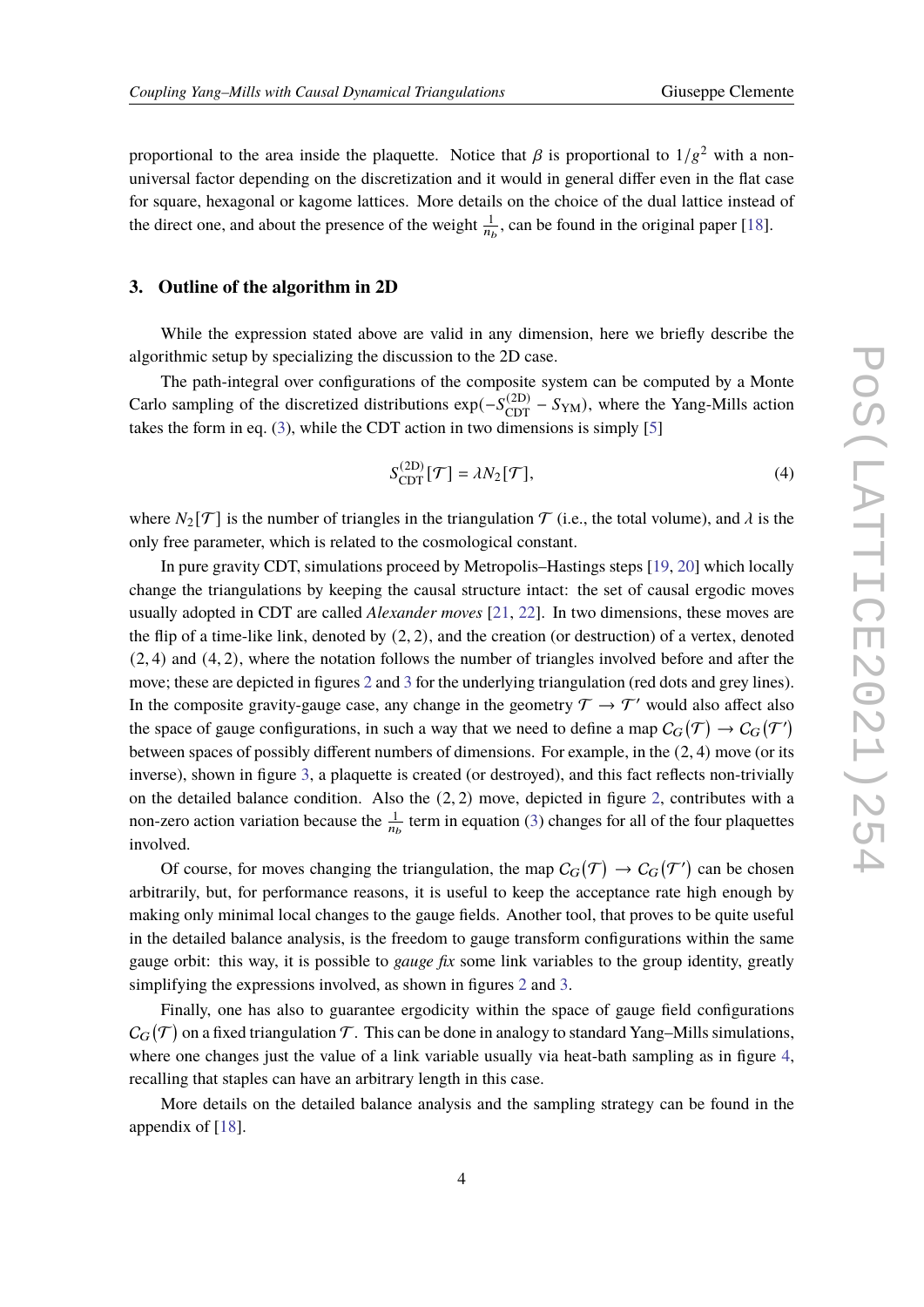<span id="page-4-0"></span>

<span id="page-4-1"></span>**Figure 2:** Sketch of a  $(2, 2)$  move. The edge dual to the flipped link is gauge fixed to the identity. Notice that, even if the plaquettes involved  $\Pi_{1\leq i\leq 4}$  keep the same value after the move, their contribution to the action does change because the coordination numbers of all the four involved vertices change. Taken from [\[18\]](#page-11-1).



Figure 3: Sketch of a  $(2, 4)$  move and its inverse. The link variable  $U'$  (in blue) is the newly extracted one. Taken from [\[18\]](#page-11-1).

<span id="page-4-2"></span>

**Figure 4:** Sketch of a typical gauge move. The initial and final state change only in the value of the link variable associated to the edge *l* (in blue) of the graph dual to the triangulation. The staples  $X_{b_i}^{(l)}$  $X_{b_1}^{(l)}$  and  $X_{b_2}^{(l)}$  $\overline{b_2}$ are built as product of link variables oriented as indicated by the arrows (the orange paths). Taken from [\[18\]](#page-11-1).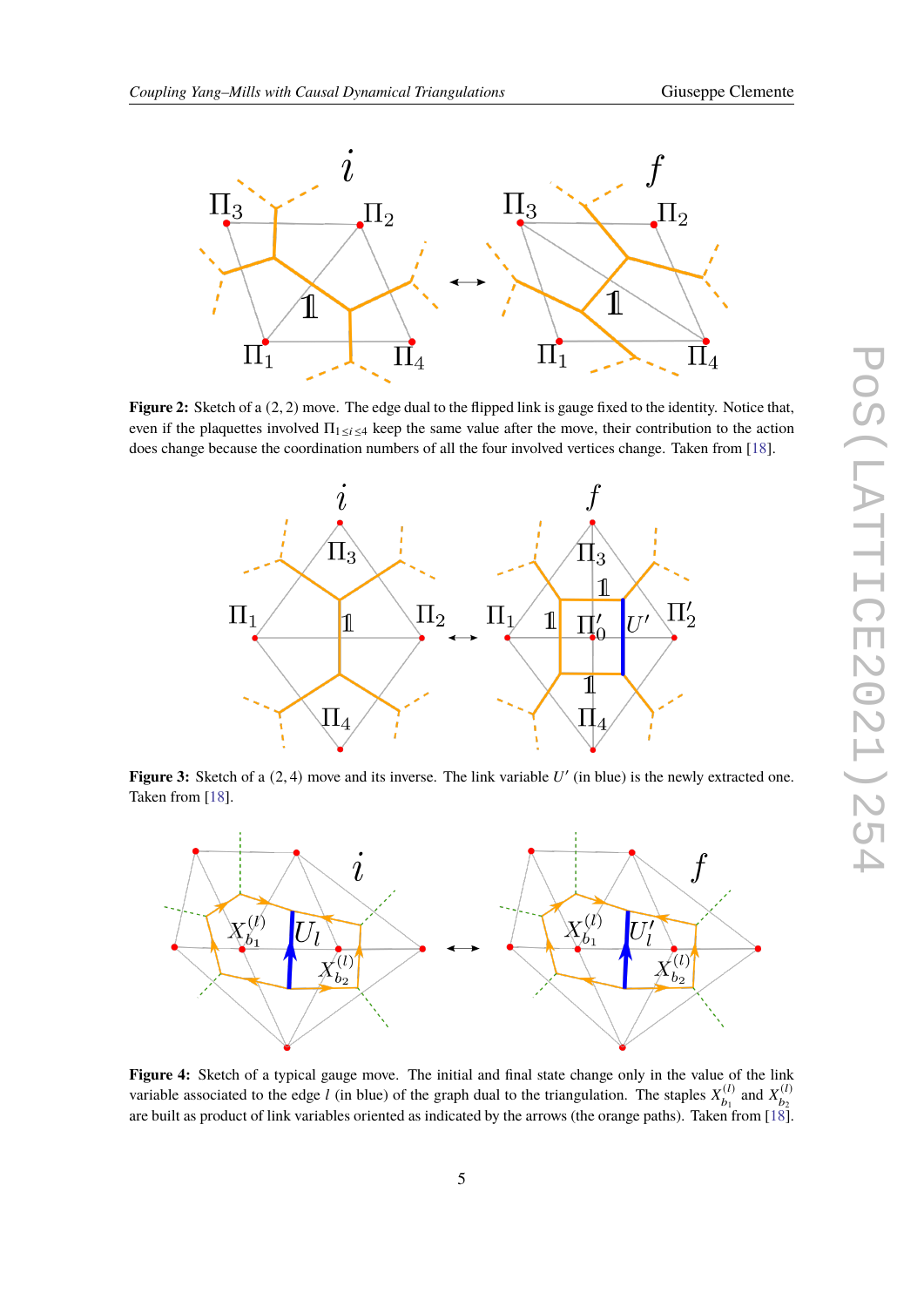# <span id="page-5-0"></span>**4. Numerical Results**

In this Section we report some of the numerical results obtained in [\[18\]](#page-11-1) for  $U(1)$  and  $SU(2)$ gauge theories minimally coupled to CDT in 2 dimensions.

Before showing the results, we briefly mention the parameters involved in the discretization and the numerical setup: on the gravity side the bare coupling  $\lambda$  acts as a cosmological parameter in front of the total volume, since the path-integral is weighted by  $exp(-\lambda V)$ ; in this respect,  $\lambda$  can be interpreted as a chemical potential coupled to the total volume V: lowering its value results in an increase of the average volume  $\langle V \rangle$ , up to a certain critical value  $\lambda_c$  below which the average volume is diverging. For two dimensional CDT, this treshold has been computed exactly by analytical means and has the value  $\lambda_c^{(0)} = \log(2) \approx 0.693147$  (see Refs. [\[5,](#page-10-8) [23,](#page-11-6) [24\]](#page-11-7)). In general, close to the critical point, we expect not only the average volume, but also other observables to present a critical behavior which can be fitted to a power law scaling of the form:

<span id="page-5-3"></span>
$$
f(\lambda) = \frac{A}{(\lambda - \lambda_c)^{\alpha}},\tag{5}
$$

where  $\alpha$  is the critical index associated to the observable. Another parameter is the number of time slices  $N_t$ , which is fixed and constant throughout the simulation (since it is kept unchanged by Alexander moves); we fixed it in such a way that one could neglect finite size effects, which could be assessed by measuring the two point correlations functions in the time direction for either gravity or gauge related observables (these will be introduced in the subsections). Furthermore, for simplicity, we chose the topology of triangulations to be periodic in both the time and space directions<sup>[1](#page-5-1)</sup>. On the gauge field side, the only parameter is inverse gauge coupling  $\beta \propto 1/g^2$ , defined in eq. [\(3\)](#page-2-1), so that for the composite gravity-gauge theory one expects in general some dependence on  $\beta$  of the critical value  $\lambda_c = \lambda_c(\beta)$ , below which the average volume diverges.

### **4.1 Gravity related observables**

To characterize the gravity part of the system, we have considered two observables: the total volume of the triangulation  $V = N_2$  (i.e., the total number of triangles) and the volume profiles, i.e., the number of spatial links (spatial edges of the triangles)  $V(t) \equiv N_{1s}(t)$  in each slice, where t labels the slice time[2](#page-5-2). From the volume profiles one can derive its associated two-point correlation function, defined as

$$
C_{\text{Vprof.}}(\Delta t) \equiv \frac{\langle V(t)V(t + \Delta t) \rangle - \langle V(t) \rangle \langle V(t + \Delta t) \rangle}{\langle V(t)^2 \rangle - \langle V(t) \rangle^2},\tag{6}
$$

which, at least for  $\Delta t \ll N_t$ , is expected to decay exponentially as  $\exp\left(-\frac{\Delta t}{\epsilon_{\text{max}}} \right)$  $\frac{\Delta t}{\xi_{\text{Vprof}}}\big)$ , where  $\xi_{\text{Vprof}}$ denotes the correlation length of volume profiles.

For  $\beta = 0$ , the Yang-Mills part of the action does not contribute at all, so the results for gravitational observables are expected to follow exactly the same behavior as in the case without gauge fields,  $\lambda_c(0) = \log(2)$ . For  $\beta > 0$ , there is some effect of gauge fields on the gravity

<span id="page-5-2"></span><span id="page-5-1"></span><sup>1</sup>Notice that Alexander moves also do not change the topology, which is then constant during the entire simulation.

<sup>2</sup>Actually, the total volume can be computed from the volume profile due to simplicial constraints in 2D, so it doesn't carry new information with respect to the second one.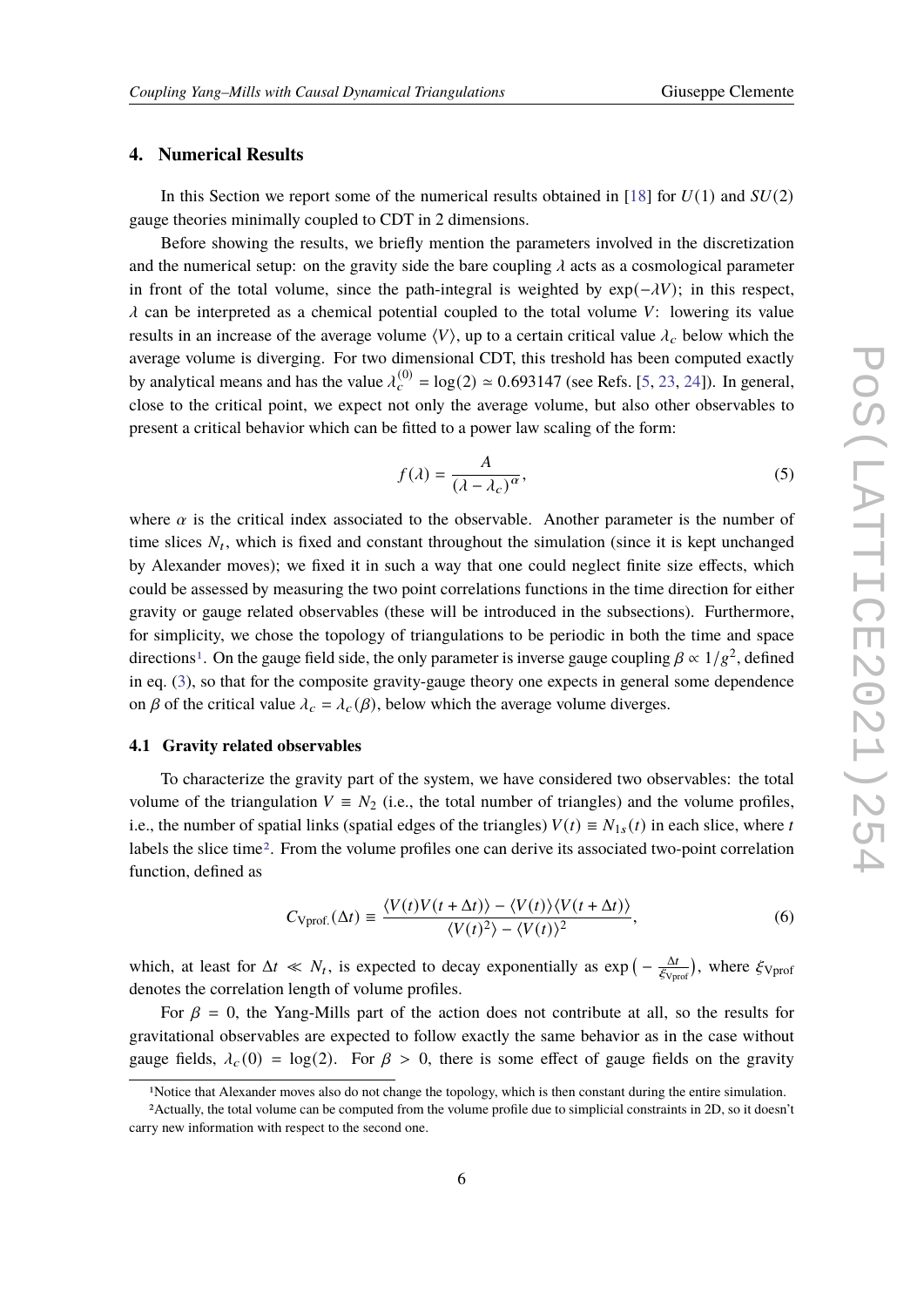<span id="page-6-0"></span>

**Figure 5:** Critical points for the  $U(1)$  and  $SU(2)$  gauge theories minimally coupled to two-dimensional CDT as a function of  $\beta$ . Taken from [\[18\]](#page-11-1).

side; for example, a fit of the correlation length of volume profiles  $\xi_{Vprof}$  to a shifted power-law behavior (eq. [\(5\)](#page-5-3)) from simulations with gauge group  $U(1)$  at  $\beta = 1$  gives the estimate  $\lambda_c^{(G)} = 0.6064(2)$ ,  $v = 0.53(3)$  ( $\chi^2$ /dof = 8.6/13). Notice that the critical value is shifted a slightly below the value of the pure gravity theory  $\lambda_c(0) = \log 2$ : this is observed for a wide range of  $\beta$  considered, as shown in figure [5,](#page-6-0) where we report the quantity log 2− $\lambda_c^{(G)}(\beta)$  for the two gauge groups  $G = U(1)$  and  $G = SU(2)$ . Furthermore, for  $\beta \leq 1$ , the data follows quite well the scaling  $\tilde{\lambda}_c^{(G)}(\beta) = \log(2) - \beta/12$ , which can be expected from a strong coupling argument (see [\[18\]](#page-11-1)).

Regarding the critical index  $\nu$  (associated to  $\xi_{Vprof}$ ), figure [6](#page-7-0) shows its value for both groups considered and for a wide range of the gauge parameter  $\beta$ : it is interesting that  $\nu$  appears to be independent of  $\beta$  in the whole range, suggesting that the only effects of the gauge fields on gravity observables consist in a shift of  $\lambda_c$ , which, being not observable, can be interpreted just as a reparametrization of the bare cosmological parameter. On the basis of the apparent stability observed, we have performed a fit of all determinations to a constant value, obtaining  $v = 0.496(7)$  $(\chi^2/\text{dof} = 9.1/9)$ , which is compatible with the value expected in the pure gravity case ( $\nu = \frac{1}{2}$ )  $(\frac{1}{2})$ (see [\[5,](#page-10-8) [23–](#page-11-6)[25\]](#page-11-8)).

#### **4.2 Gauge observables**

An interesting observable for the gauge part of geometries with toroidal topology is the topological charge, which acts as a winding number for the gauge field and is integer-valued only for the  $U(1)$  gauge group. On a 2D lattice, this can be discretized as

$$
Q = \frac{1}{2\pi} \sum_{b \in \mathcal{T}^{(0)}} \arg[Tr(\Pi_b)], \tag{7}
$$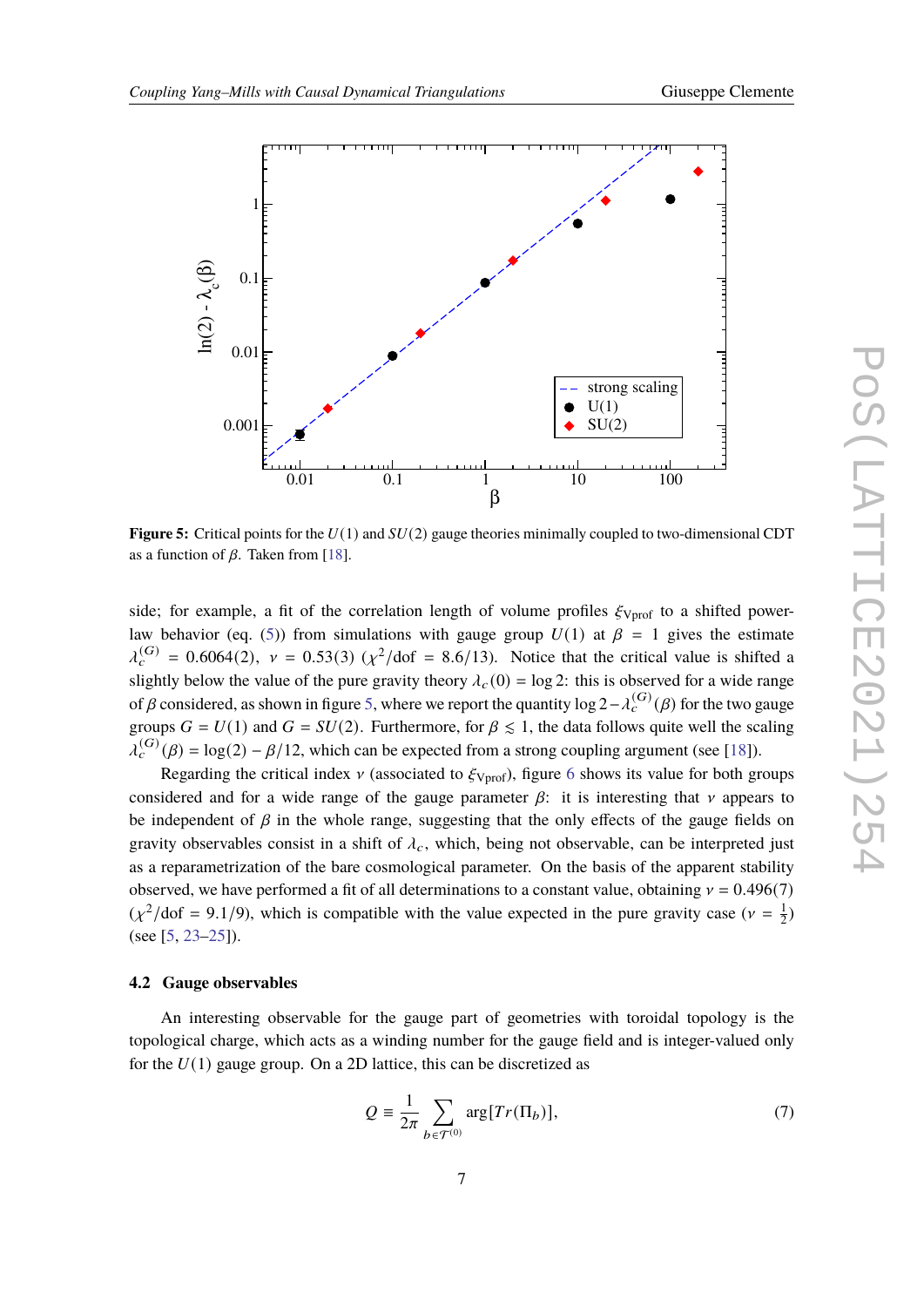<span id="page-7-0"></span>

**Figure 6:** Critical index  $\nu$  for the correlation length of volume profiles  $\xi_{Vprof.}$  (see eq. [\(5\)](#page-5-3)), plotted as a function of the bare gauge coupling  $\beta$ . The horizontal bands represent the results of a fit to constant values discussed in the text. Taken from [\[18\]](#page-11-1).

where  $\Pi_b$  is the plaquette around the vertex b, and the argument function arg z has image in the interval  $(-\pi, \pi]$ . From the distribution of the topological charge, one can derive its cumulants, which are related to the expansion of the free energy density  $f$  of the gauge theory in powers of the topological parameter  $\theta$ . In particular the topological susceptibility,  $\chi \equiv \langle Q^2 \rangle/V$ , fixes the leading order quadratic dependence,  $f(\theta) = \chi \theta^2 / 2 + O(\theta^4)$ .

A typical behavior of the topological charge for two values of  $\beta$  (60 and 70) is shown in Figure [7,](#page-8-0) where we also compare it with an analogous simulation on an static flat hexagonal<sup>[3](#page-7-1)</sup> lattice with the same total volume, where the infamous *topological freezing*  $[26-29]$  $[26-29]$  at large  $\beta$ s is quite evident.

This mitigation to the topological freezing in the curved dynamical case, allows us to obtain an accurate estimation of the susceptibility even at values of  $\beta$  difficult to reach in the static flat case, as shown in figure [8;](#page-8-1) here, one can observe a slight difference between the case with and without gravity, suggesting the presence of some physical effect of gravity on the gauge fields. Furthermore, it is also possible to extrapolate (fitting at  $\beta > 30$ ) the value of the susceptibility at  $\beta \to \infty$ , which turns out to be  $\beta \chi_{Q} = 0.0758(14)$  with a reduced chi-squared  $\chi^2/\text{dof} = 1.6/3$ : this appears to be in agreement with the analytical prediction for the flat continuum theory [\[30\]](#page-11-11), which, taking into account the additional factor 6 in our definition of  $\beta$ , is  $\beta \chi_{Q} = 3/(4\pi^2)$ . However, the

<span id="page-7-1"></span><sup>&</sup>lt;sup>3</sup>We choose the hexagonal lattice because it maps exactly to the graph dual to triangulated torus without twists.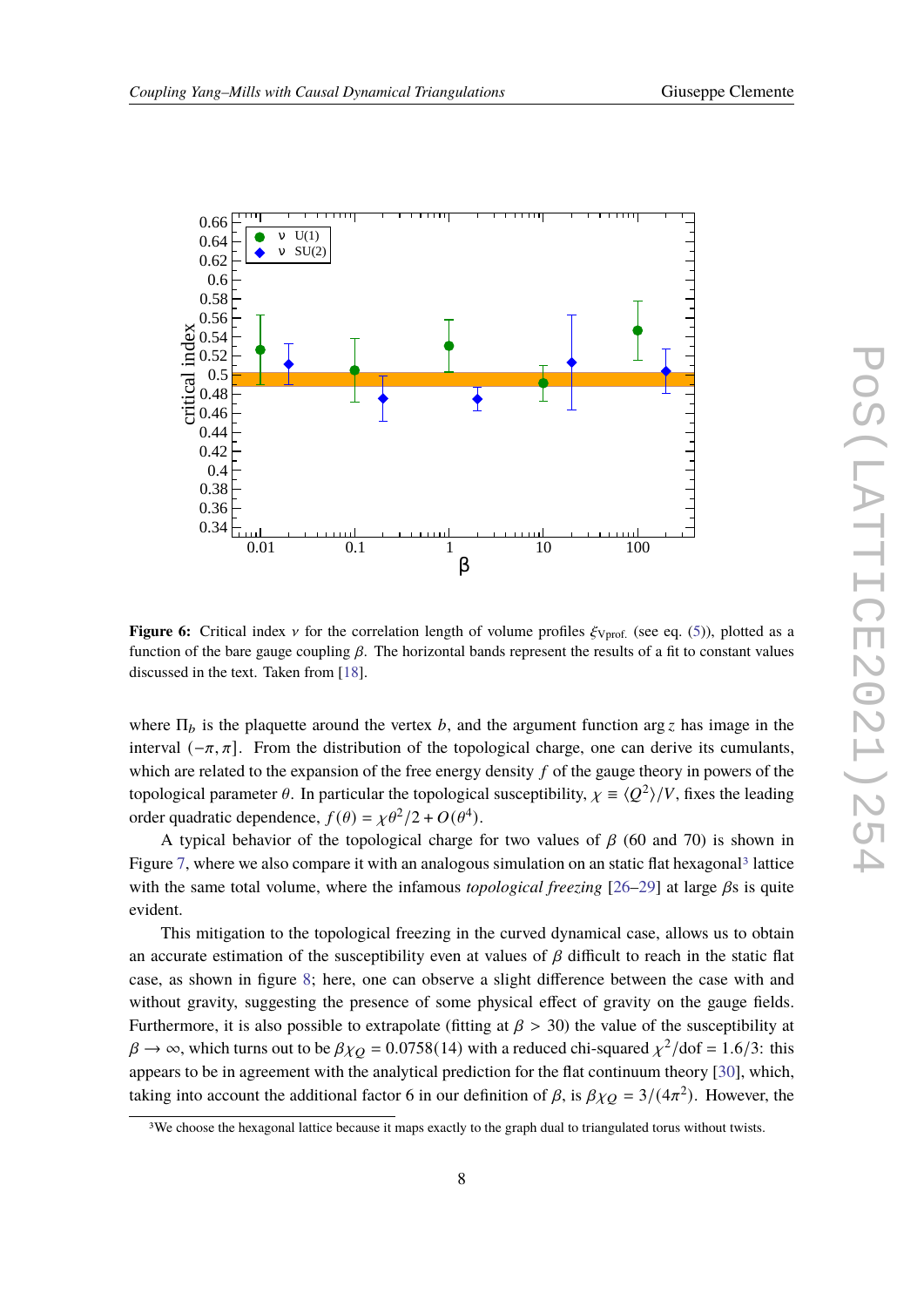<span id="page-8-0"></span>

**Figure 7:** Comparison of topological charge histories at  $\beta = 60$  and 70 for the static (flat) and dynamic simulations at average volume  $N_2 = 800$  and with  $N_t = 20$  slices. Taken from [\[18\]](#page-11-1).

<span id="page-8-1"></span>

**Figure 8:** Comparison in topological susceptibilities for the static (flat) and dynamic simulations at average volume  $N_2 = 800$  and  $N_t = 20$  slices. Taken from [\[18\]](#page-11-1).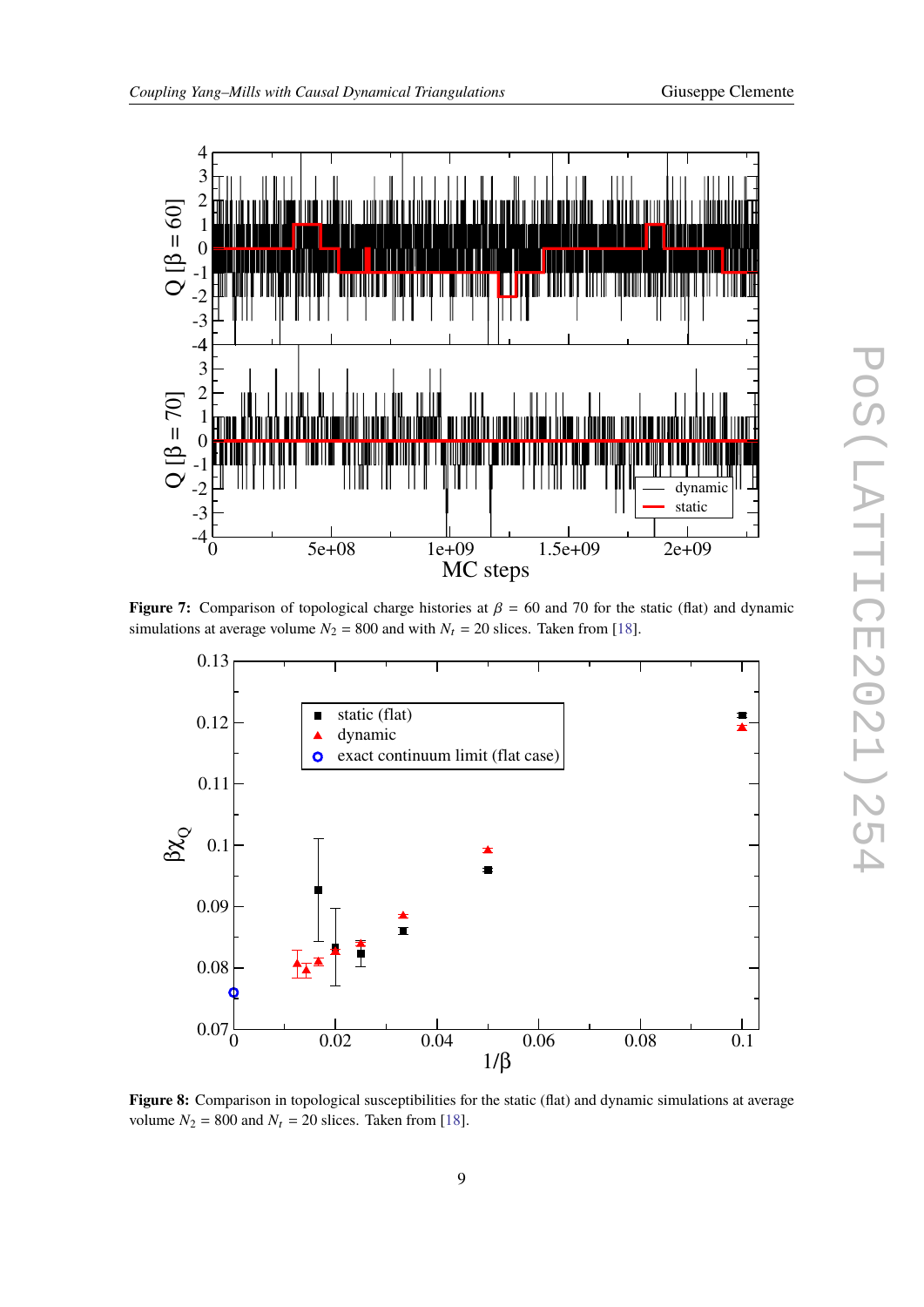limit  $\beta \rightarrow \infty$  is naive and not sufficient in the investigation of the continuum limit of the composite theory, which depends also on the  $\lambda$  parameter. As briefly mentioned in the conclusions, for a consistent continuum limit analysis, one should introduce another independent scale besides the correlation length of volume profiles. To this extent, we also considered the connected two point correlation functions of torelonic profiles, defined as:

$$
C_{\text{tor}}(\Delta t) \equiv \frac{\langle Tr\Pi(t)Tr\Pi^{\dagger}(t+\Delta t)\rangle - |\langle Tr\Pi(t)\rangle|^2}{\langle |Tr\Pi(t)|^2\rangle - |\langle Tr\Pi(t)\rangle|^2},\tag{8}
$$

from which one can extract as before the corresponding correlation length  $\xi_{\text{tor.}}$ .

## <span id="page-9-0"></span>**5. Discussion and Conclusions**

We discussed the numerical implementation of compact gauge fields minimally coupled to CDT as link variables attached to edges of the graphs dual to triangulations. In our numerical analysis, we first studied gravity related observables, namely the total volume and the volume profiles; while the critical value of the bare cosmological coupling  $\lambda$  is  $\lambda_c = \log(2)$  in the pure gravity case, the value of  $\lambda_c(\beta)$  found for the system coupled to gauge fields with a finite bare gauge coupling  $\beta$  seems to be shifted below log(2), and, for small  $\beta$ , it follows quite well a strong coupling estimate. In particular, the critical index  $\nu$  associated with the correlation length of volume profiles is found to be independent of  $\beta$  within errors, and a fit to a constant function gives the estimate  $v = 0.496(7)$ , i.e. v is compatible with the analytical prediction obtained in the pure gravity theory. These observations suggest that, besides an unobservable shift in its bare parameter, gravity is not influenced by gauge fields; this could signal that gauge fields may be actually integrated away in this case as it happens also in other two dimensional contexts (see, e.g., the discussion in Refs. [\[30–](#page-11-11)[33\]](#page-11-12)).

On the other hand, the gauge fields dynamics seems to be affected by the coupling with gravity in a less trivial way. In the case of the  $U(1)$  gauge group in 2D, we can study the dependence of the free energy on the topological parameter  $\theta$  via measurements of the integer valued topological charge. For generic gauge groups, an interesting quantity to measure is the torelon correlator and its associated correlation length in slice time, which is physically independent from the correlation length of volume profiles and could therefore be used as a distinct length scale in the analysis of the continuum limit.

Indeed, as future developments to this exploratory study, we plan to investigate, in the region of the  $\lambda - \beta$  plane close to the critical line, the so-called curves of constant physics, along which the ratio between the two types of correlation lengths is fixed to a value that, in principle, could identify different physical theories in the continuum limit. Moreover, in the future we also plan to consider higher dimensions and coupling fermionic variables, both of which pose some algorithmic challenges.

## **Acknowledgments**

We thank Claudio Bonati, Paolo Rossi and Francesco Sanfilippo for useful discussions. Numerical simulations have been performed on the MARCONI machine at CINECA, based on the agreement between INFN and CINECA (under projects INF19 npqcd and INF20 npqcd), and at the IT Center of the Pisa University.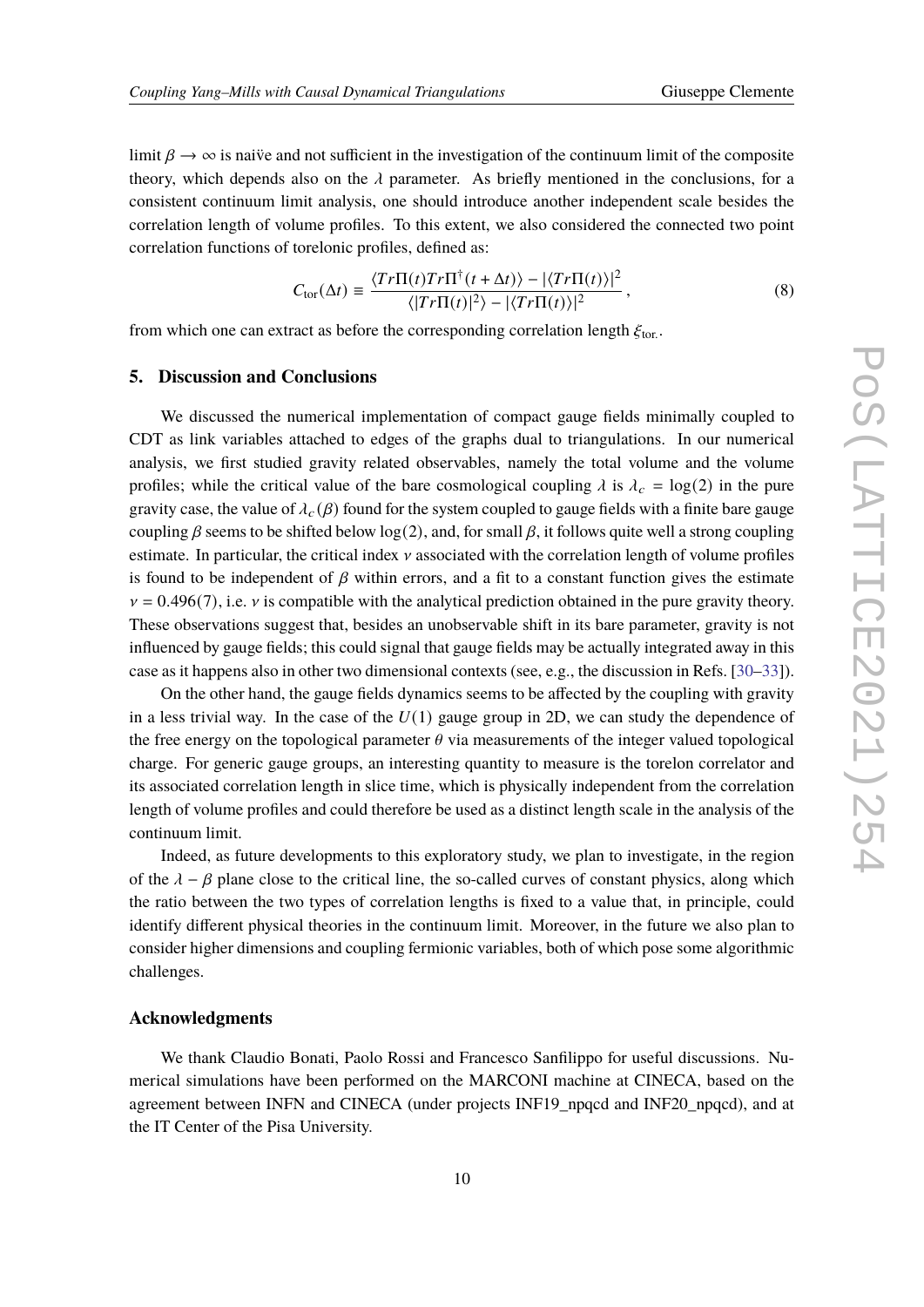# **References**

- <span id="page-10-0"></span>[1] S. Weinberg, *General Relativity, an Einstein Centenary Survey*, ch.16 Cambridge Univ. Press (1979).
- <span id="page-10-1"></span>[2] M. H. Goroff and A. Sagnotti, Phys. Lett. B **160**, 81-86 (1985)
- <span id="page-10-2"></span>[3] M. Reuter and F. Saueressig, New J. Phys. **14**, 055022 (2012)
- <span id="page-10-3"></span>[4] J. Ambjorn, J. Jurkiewicz and R. Loll, *A Nonperturbative Lorentzian path integral for gravity*, *Phys. Rev. Lett.* **85** (2000) 924 [arXiv:hep-th/0002050 [hep-th]].
- <span id="page-10-8"></span>[5] J. Ambjorn, A. Goerlich, J. Jurkiewicz and R. Loll, *Nonperturbative Quantum Gravity*, *Phys. Rept.* **519** (2012) 127 [arXiv:1203.3591 [hep-th]].
- [6] R. Loll, *Quantum Gravity from Causal Dynamical Triangulations: A Review*, *Class. Quant. Grav.* **37** (2020) 013002 [arXiv:1905.08669 [hep-th]].
- <span id="page-10-4"></span>[7] J. Ambjorn, J. Jurkiewicz and R. Loll, *Dynamically triangulating Lorentzian quantum gravity*, *Nucl. Phys. B* **610** (2001) 347 [arXiv:hep-th/0105267 [hep-th]].
- <span id="page-10-5"></span>[8] T. Regge, *General Relativity Without Coordinates*, *Nuovo Cim.* **19** (1961) 558.
- <span id="page-10-6"></span>[9] E. Minguzzi and M. Sanchez, *The Causal hierarchy of spacetimes*, [arXiv:gr-qc/0609119  $[gr-qc]$ ].
- <span id="page-10-7"></span>[10] J. Ambjorn, S. Jordan, J. Jurkiewicz and R. Loll, *A Second-order phase transition in CDT*, *Phys. Rev. Lett.* **107** (2011) 211303 [arXiv:1108.3932 [hep-th]].
- [11] J. Ambjorn, S. Jordan, J. Jurkiewicz and R. Loll, *Second- and First-Order Phase Transitions in CDT*, *Phys. Rev. D* **85** (2012) 124044 [arXiv:1205.1229 [hep-th]].
- [12] J. Ambjørn, J. Gizbert-Studnicki, A. Görlich, J. Jurkiewicz, N. Klitgaard and R. Loll, *Characteristics of the new phase in CDT*, *Eur. Phys. J. C* **77** (2017) 152 [arXiv:1610.05245 [hep-th]].
- [13] J. Ambjorn, D. Coumbe, J. Gizbert-Studnicki, A. Gorlich and J. Jurkiewicz, *New higherorder transition in causal dynamical triangulations*, *Phys. Rev. D* **95** (2017) 124029 [arXiv:1704.04373 [hep-lat]].
- [14] J. Ambjørn, J. Gizbert-Studnicki, A. Görlich, K. Grosvenor and J. Jurkiewicz, *Fourdimensional CDT with toroidal topology*, *Nucl. Phys. B* **922** (2017) 226 [arXiv:1705.07653 [hep-th]].
- [15] J. Ambjørn, J. Gizbert-Studnicki, A. Görlich, J. Jurkiewicz and D. Németh, *The phase structure of Causal Dynamical Triangulations with toroidal spatial topology*, *JHEP* **06** (2018) 111 [arXiv:1802.10434 [hep-th]].
- [16] G. Clemente and M. D'Elia, *Spectrum of the Laplace-Beltrami operator and the phase structure of causal dynamical triangulations*, *Phys. Rev. D* **97** (2018) 124022 [arXiv:1804.02294 [hep-th]].